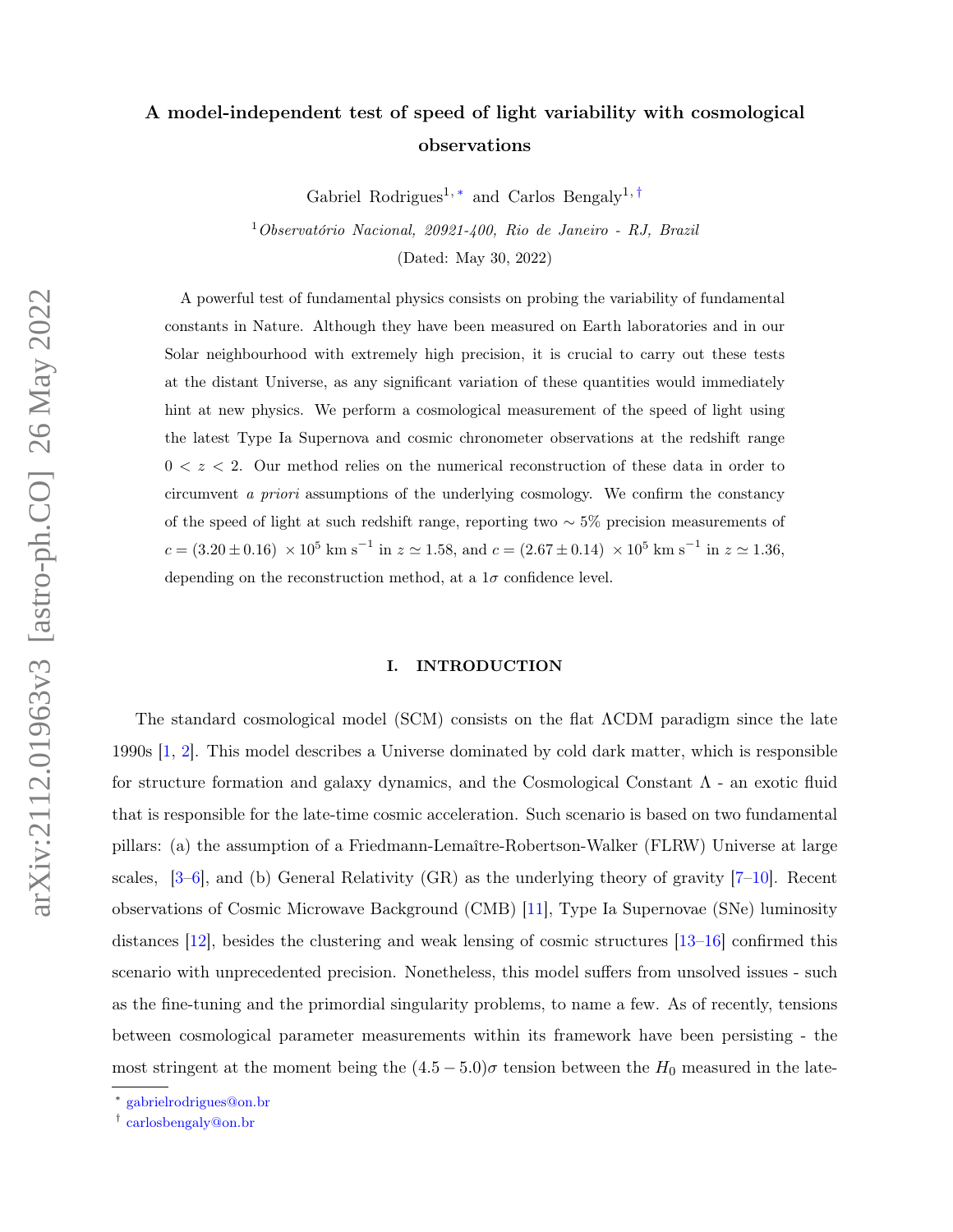and early-time Universe from SNe and CMB, respectively [\[17–](#page-8-1)[19\]](#page-8-2).

It is therefore crucial to propose and test alternative models and revisit the foundations of the SCM. Any statistically significant departure from its predictions would hint at new physics and lead to a complete reformulation of its scenario. Recent works confirmed the validity of both FLRW and GR at large cosmological scales, yet some results may state otherwise - see [\[20\]](#page-8-3) for a recent review on unsolved cosmological puzzles.

Another possible route consists on probing the variability of fundamental constants of Nature as a test of fundamental physics [\[21](#page-8-4)[–24\]](#page-8-5). Experiments on Earth and Solar System have been designed and carried out for centuries to measure these quantities, with null results for their variations and extreme precision in their measurements. Still, cosmological tests of fundamental constants variations are much more scarce and less precise, given the difficulty in obtaining cosmological data in high redshifts that would allow the conduction of such tests.

Care should be taken when developing such models, as they may lead to further issues in physical laws that were constructed on these physical constants. Varying speed of light c models (VSL), for instance, must be able to reproduce the success of special relativity in explaining electromagnetism and thermodynamics, at least. Some of them satisfy these requirements and may provide viable solutions to the SCM issues, e.g. the horizon and flatness problem at primordial times, as well as the cosmic coincidence and the  $H_0$  tension in the late-time Universe [\[25](#page-8-6)[–50\]](#page-9-0).

Under this motivation, we perform a test of the speed of light variance with the latest cosmological observations. Some recent analyses focused on this topic reported no significant evidence for VSL [\[51–](#page-10-0)[73\]](#page-11-0). Due to the caveats of the SCM just discussed, our goal is to revisit these tests using different method and data-sets in order to search for new physics that would help solving (or ruling out) this framework.

The paper is organised as follows: We describe the method and data deployed in our analysis in Section 2, section 3 presents our results, and section 4 is dedicated to the discussion and concluding remarks.

## II. METHOD

#### A. Measuring the speed of light

We adopt the method proposed by  $[55]$  to measure c and test the evidence for VSL with cosmological observations. Assuming a flat FLRW Universe, the angular diameter distance is given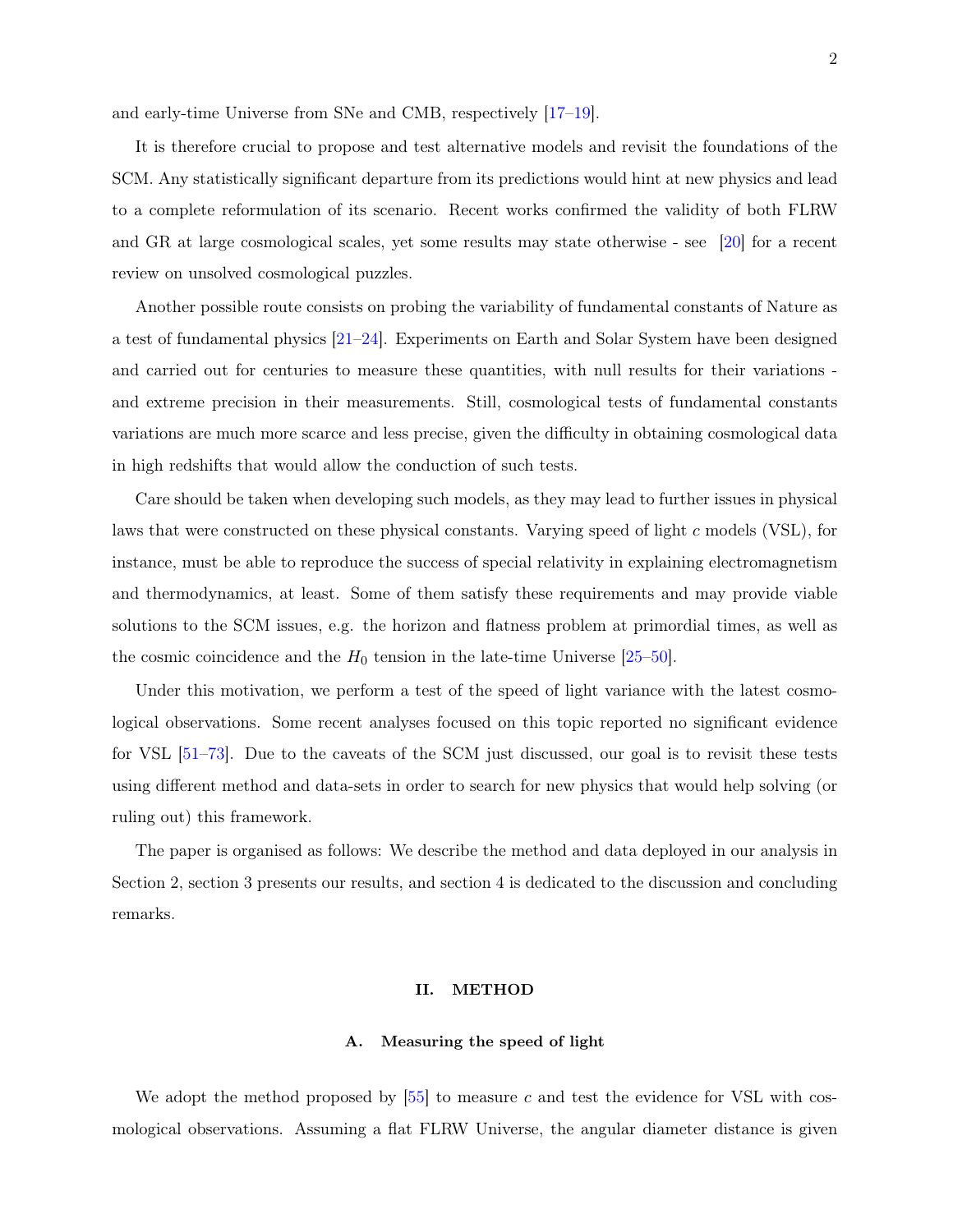by [\[74\]](#page-11-1)

<span id="page-2-0"></span>
$$
D_{A}(z) = \frac{1}{(1+z)} \int_{0}^{z} \frac{cdz}{H(z)},
$$
\n(1)

where  $c = c(z)$  is the speed of light as function of redshift. Differentiating Eq. [\(1\)](#page-2-0) w.r.t to z, we obtain

$$
\frac{\partial}{\partial z}[(1+z)D_{\rm A}(z)] = \frac{c(z)}{H(z)},\tag{2}
$$

so that  $c(z)$  reads

<span id="page-2-2"></span>
$$
c(z) = H(z)[(1+z)D'_{A}(z) + D_{A}(z)],
$$
\n(3)

where the prime denotes a first order derivative in redshift. Its respective uncertainty can be obtained through standard error propagation, as follows

<span id="page-2-5"></span>
$$
\sigma_{c(z)}^2 = H'(z)[(1+z)D'_{A}(z) + D_{A}(z)]\sigma_{H(z)}^2 + H(z)[(1+z)D''_{A}(z) + D_{A}(z)]\sigma_{D'_{A}(z)}^2 + H(z)[(2+z)D'_{A}(z)]\sigma_{D_{A}(z)}^2 \tag{4}
$$

It is well known that the angular diameter distance reaches a maximum value at some given redshift  $[75]$ <sup>[1](#page-2-1)</sup>. Hence, the first order derivative of the angular diameter distance is going to be zero, so from Eq. [\(3\)](#page-2-2) we get that

<span id="page-2-6"></span>
$$
c(z_m) = D_A(z_m)H(z_m), \qquad (5)
$$

where  $z<sub>m</sub>$  corresponds to the redshift value where it occurs.

We note that this approach is only valid for flat FLRW models, since there is a degeneracy between a VSL and the cosmic curvature [\[56,](#page-10-2) [60\]](#page-10-3). Current constraints on the latter are in excellent agreement with a null curvature value  $[11–16]$  $[11–16]$  (yet debated by  $[76, 77]$  $[76, 77]$  $[76, 77]$ ), thus we can safely make this assumption. A more thorough examination of this degeneracy is left for future works.

#### B. Data analysis

Our analysis uses 1048 distance measurements from the Pantheon SN compilation  $[12]^2$  $[12]^2$  $[12]^2$ , in addition to 50 Hubble parameter measurements  $H(z)$  obtained from galaxy age and the radial mode of baryonic acoustic oscillations (BAO), as compiled by [\[78,](#page-11-5) [79\]](#page-11-6)<sup>[3](#page-2-4)</sup>. Although transverse BAO

<span id="page-2-3"></span><span id="page-2-1"></span><sup>&</sup>lt;sup>1</sup> This redshift value would be  $z = 1.592^{+0.043}_{-0.039}$  for a flat  $\Lambda$ CDM model assuming Planck latest constraints [\[55\]](#page-10-1).

<sup>&</sup>lt;sup>2</sup> We note that the SN light-curves depend on the assumption of constant speed of light, which is encompassed in the Chandrasekhar limit.

<span id="page-2-4"></span><sup>3</sup> We note that the covariances of radial BAO and SN distance measurements were neglected in our analysis for the sake of computational issues.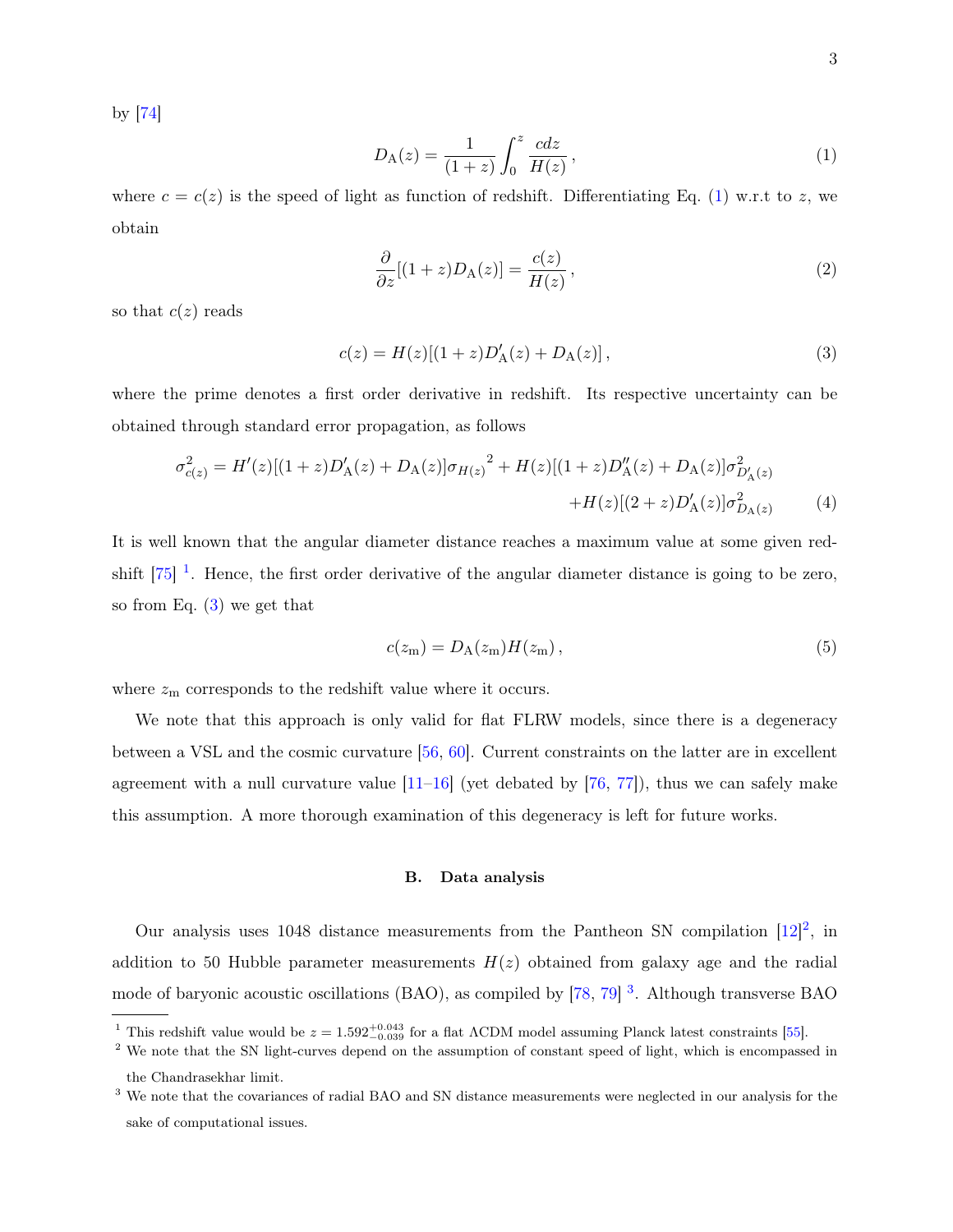measurements would be a more natural choice for such analysis, since it consists on a statistical standard ruler, there are very few data points at  $z \sim 1.5$ . Hence we use 1048 SN apparent magnitude measurements  $m<sub>B</sub>$  combined with the absolute magnitude determination [\[12\]](#page-7-7)

$$
M_{\rm B} = -19.248 \pm 0.029\,,\tag{6}
$$

in order to obtain the luminosity distance  $D_{\rm L}(z)$ , given by

$$
D_{\rm L} = 10^{\frac{m_{\rm B} - M_{\rm B} - 25}{5}}\,,\tag{7}
$$

which can be converted into  $D_A(z)$  through the cosmic distance duality relation (CDDR), which follows

<span id="page-3-0"></span>
$$
D_{\rm A}(z) = D_{\rm L}(z)(1+z)^{-2} \,. \tag{8}
$$

Probing CDDR consists on one of the most crucial tests of fundamental Cosmology, since it does not depend on dark energy models, GR, or even the FLRW hypothesis. The CDDR can only be violated in case of non-Riemmanian geometry, the presence of a cosmic opacity source, or variations of fundamental physics e.g. the fine-structure constant and the Equivalence Principle, to name a few [\[49\]](#page-9-1). Because severe constraints have been imposed on departures of the CDDR using a plethora of approaches and data-sets [\[80](#page-11-7)[–88\]](#page-12-0), we can reliably assume the validity of Eq. [\(8\)](#page-3-0) to convert  $D_{\rm L}(z)$ measurements into  $D_A(z)$ .

We reconstruct the  $D_A(z)$  and  $H(z)$  data points using a non-parametric approach based on the Gaussian Processes method with the GaPP package [\[89\]](#page-12-1) - see also [\[90\]](#page-12-2). Similar approaches have been extensively explored in the literature for the sake of obtaining cosmological constraints without making a priori assumptions on the material content of the Universe  $[91-112]$  $[91-112]$ . Therefore, such a method provide robust evidence for the reconstructed quantities of interest, making GP suitable for tests like the one we pursue here. We adopt the squared exponential (hereafter SqExp) and  $\text{Matern}(9/2)$  (hereafter Mat92) kernels as our default choices throughout this analysis, so we can make a direction comparison between two different reconstruction methods. We assume  $n = 1000$ reconstruction bins along the  $0 < z < 2$  range to get the  $D_A(z)$ ,  $H(z)$ , and their respective derivatives reconstructions. Also, we opt not to optimise the GP hyperparameters in order to avoid possible biases in these reconstructions due to overfitting.

## III. RESULTS

We show the 1 and  $2\sigma$  reconstructed curves of  $H(z)$ ,  $D_A(z)$ , and their respective first order derivatives in Fig. [1.](#page-4-0) The upper left panel displays the 50 Hubble parameter  $H(z)$  measurements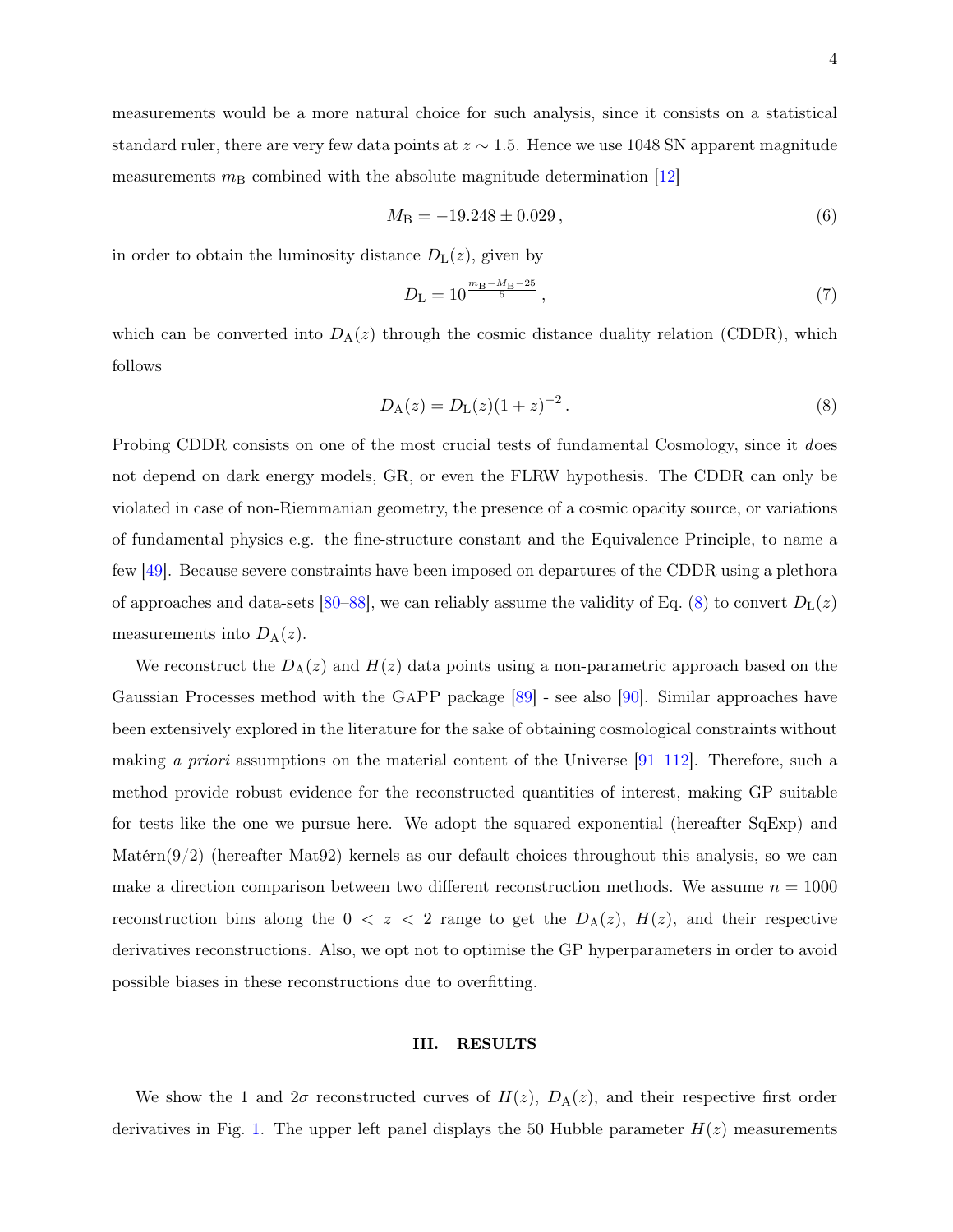

5



<span id="page-4-0"></span>FIG. 1. The upper left panel shows the 50  $H(z)$  data points along with their respective GP reconstruction using the SqExp (grey shade) and Mat92 kernel (purple shade). The upper right panel displays the angular diameter distance  $D_A(z)$  points from SNe obtained through the CDDR, as well as their respective GP reconstructed curves. The lower left panel present the first order derivative of the Hubble parameter, namely  $H'(z)$ , whereas the  $D'_{\mathcal{A}}(z)$  is shown in the lower right panel. The blue and orange dots denote the redshift where  $D'_{\mathcal{A}}(z) = 0$  for the SqExp and Mat92 kernels, respectively. The darker (lighter) shaded areas provide the  $1\sigma$  ( $2\sigma$ ) confidence regions.

from galaxy age plus radial BAO data, whereas the upper right panel presents the 1048  $D_A(z)$ measurements from the Pantheon SN compilation under the CDDR assumption. Both plots show their respective GP reconstructions as well, where the grey shaded areas denote those obtained using the SqExp kernel, and the purple ones correspond to the Mat92. Darker and lighter shades correspond to 1 and  $2\sigma$  uncertainties of these reconstructions, respectively. In addition, we exhibit the  $H'(z)$  and  $D'_{\mathcal{A}}(z)$  reconstructions in the lower panels of the same figure. The blue (orange) dot in the latter plot refers to the redshift where the angular diameter distance reaches its maximum value, i.e.,  $D'_{\rm A}(z_{\rm m})=0$ , for both kernel choices. These values are  $z_{\rm m}\simeq 1.58$  (SqExp) and  $z_{\rm m}\simeq 1.36$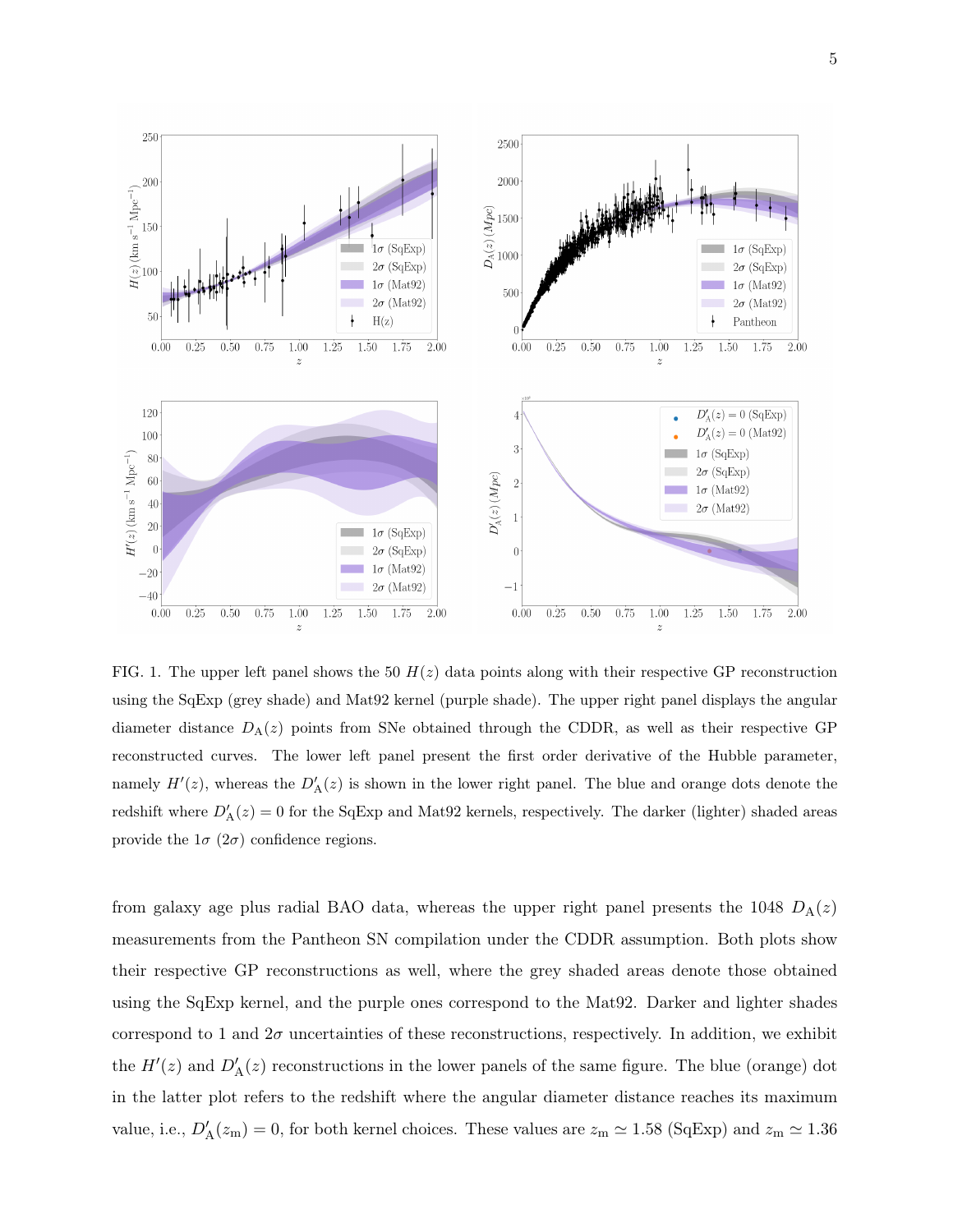

<span id="page-5-0"></span>FIG. 2. The speed of light  $c(z)$  reconstruction across the redshift range  $0 < z < 2$  for both SqExp (grey) and Mat92 (purple) kernels. Again, the shaded areas correspond to the  $1\sigma$  and  $2\sigma$  confidence regions.

(Mat92).

In Fig. [2,](#page-5-0) we show the speed of light evolution w.r.t. redshift obtained from Eqs. [\(3\)](#page-2-2) and [\(4\)](#page-2-5). Again, the grey and purple shades denote the SqExp and Mat92 reconstructions, and the blue and orange dots correspond to  $z<sub>m</sub>$ , i.e., the point where we measure the speed of light according to equation [5,](#page-2-6) assuming the SqExp and Mat92 kernels, respectively. We obtain  $c(1.58) = (3.20 \pm 1.55)$ 0.16)  $\times$  10<sup>5</sup> km s<sup>-1</sup>, and  $c(1.36) = (2.67 \pm 0.14) \times 10^5$  km s<sup>-1</sup> at a 1 $\sigma$  confidence level, which amount to 5.0% and 5.3% precision measurements, respectively. When  $z > z<sub>m</sub>$ , our reconstruction rapidly degrades due to insufficient data, as we can see in the lower panels of Fig. [1.](#page-4-0)

Our results agree with local measurements of the speed of light at a  $\sim 1.5\sigma$  confidence level, and also with previous works, such as  $c = (3.04 \pm 0.18) \times 10^5$  km s<sup>-1</sup> at  $1\sigma$  reported by [\[59\]](#page-10-4) using angular diameter distance measurements from quasars. We found no evidence for VSL models as well at the  $0 < z < 2$  range, as evident in Fig. [2.](#page-5-0) Furthermore, we note that these results are robust with respect to other GP kernel, such as the double squared exponential and Matérn( $7/2$ ) - which gave almost identical results as the SqExp and Mat92 kernels, respectively - as well as different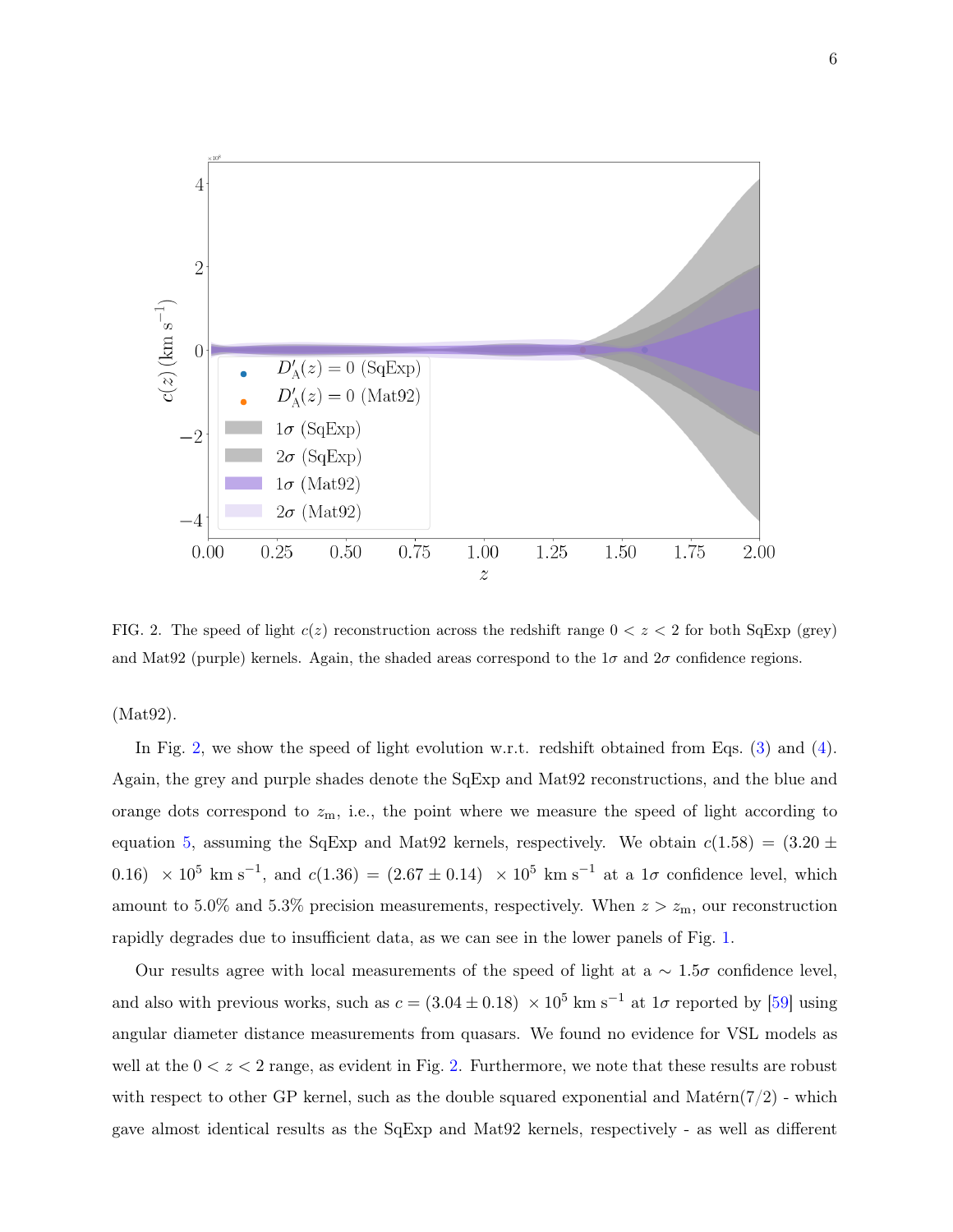binning schemes, like  $n = 100$  or  $n = 2000$ .

#### IV. CONCLUDING REMARKS

Testing the variability of fundamental constants in Nature consists in one of the strongest tests of fundamental Physics. Any significant evolution of these values would immediately hint at new physics, and demand a profound reformulation of the standard model of Cosmology and Particles, not to mention Electromagnetism, Thermodynamics and Gravitation. Such tests have been thoroughly carried out on Earth and its surrounding Solar neighbourhood for decades with exquisite precision, providing no evidence for their evolution. However, cosmological tests of this kind are still sparse given the difficulty of taking precise observations at high redshifts. Hence, there is an urge to seek them as a means to challenge the validity of the standard cosmological model.

That serves us as a motivation to test the variance of the speed of light using cosmological data of cosmic chronometers and standardisable candles. We deploy a model-independent analysis using Gaussian Processes to reconstruct the Hubble parameter from galaxy age and radial BAO mode, and angular diameters distances from Type Ia Supernovae under the assumption of the cosmic distance duality relation. We follow the approach proposed by Salzano et al. [\[55\]](#page-10-1), but relying on different data-sets and approaches than formerly pursued in the literature.

We obtained a ∼5% precision measurements of the speed of light, i.e.,  $c = (3.20 \pm 0.16)$  ×  $10^5$  km s<sup>-1</sup> at  $z_m \simeq 1.58$ , assuming the squared exponential Gaussian Process kernel, whilst the Matérn(9/2) kernel gave  $c = (2.67 \pm 0.14) \times 10^5$  km s<sup>-1</sup> at  $z_m \simeq 1.36$ . Both results indicate no evidence for speed of light variability at the redshift range  $0 < z < 2$ , which covers a light-travel time of nearly 10.5 Gyrs. We also note that the  $c(z)$  reconstruction significantly degrades at  $z > z<sub>m</sub>$ due to the lack of observational data at such redshift range - hence stressing the necessity of further development in cosmological measurements to improve such measurements. We plan to repeat this analysis with simulated measurements of forthcoming surveys such as J-PAS [\[113,](#page-13-1) [114\]](#page-13-2) in a future work.

Overall, our findings are fully consistent with the fundamental assumption of null variance of fundamental physical constants, therefore helping to underpin the foundations of the standard cosmological model [\[115\]](#page-13-3).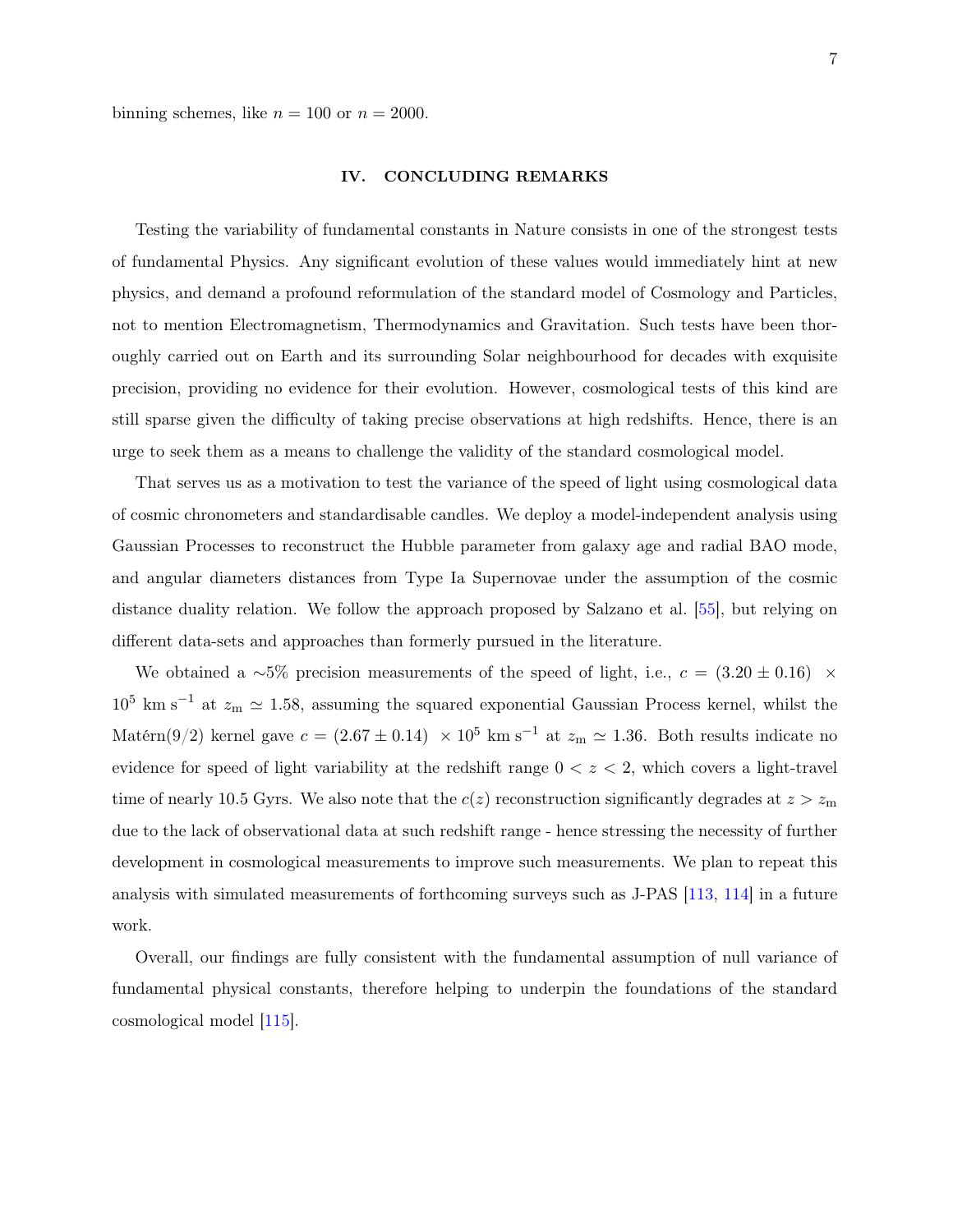Acknowledgments – GR and CB acknowledge Rodrigo Von Marttens, Javier Gonzalez and Jailson Alcaniz for insightful discussions. GR acknowleges financial support by CAPES. CB was supported by the Programa de Capacitação Institucional PCI/ON fellowship at an early stage of this work, and FAPERJ postdoc nota 10 fellowship

- <span id="page-7-0"></span>[1] A. G. Riess et al. [Supernova Search Team], "Observational evidence from supernovae for an accelerating universe and a cosmological constant," Astron. J. 116 (1998), 1009-1038 [arXiv:astro-ph/9805201].
- <span id="page-7-1"></span>[2] S. Perlmutter *et al.* [Supernova Cosmology Project], "Measurements of  $\Omega$  and  $\Lambda$  from 42 high redshift supernovae," Astrophys. J. 517 (1999), 565-586 [arXiv:astro-ph/9812133].
- <span id="page-7-2"></span>[3] K. K. S. Wu, O. Lahav and M. J. Rees, "The large-scale smoothness of the Universe," Nature 397 (1999), 225-230 [arXiv:astro-ph/9804062].
- [4] C. Clarkson and R. Maartens, "Inhomogeneity and the foundations of concordance cosmology," Class. Quant. Grav. 27 (2010), 124008 [arXiv:1005.2165].
- [5] R. Maartens, "Is the Universe homogeneous?," Phil. Trans. Roy. Soc. Lond. A 369 (2011), 5115-5137 [arXiv:1104.1300].
- <span id="page-7-3"></span>[6] C. Clarkson, "Establishing homogeneity of the universe in the shadow of dark energy," Comptes Rendus Physique 13 (2012), 682-718 [arXiv:1204.5505].
- <span id="page-7-4"></span>[7] T. Clifton, P. G. Ferreira, A. Padilla and C. Skordis, "Modified Gravity and Cosmology," Phys. Rept. 513 (2012), 1-189 [arXiv:1106.2476].
- [8] C. M. Will, "The Confrontation between General Relativity and Experiment," Living Rev. Rel. 17 (2014), 4 [arXiv:1403.7377].
- [9] E. Berti, E. Barausse, V. Cardoso, L. Gualtieri, P. Pani, U. Sperhake, L. C. Stein, N. Wex, K. Yagi and T. Baker, et al. "Testing General Relativity with Present and Future Astrophysical Observations," Class. Quant. Grav. 32 (2015), 243001 [arXiv:1501.07274].
- <span id="page-7-5"></span>[10] A. A. Coley and G. F. R. Ellis, "Theoretical Cosmology," Class. Quant. Grav. 37 (2020) no.1, 013001 [arXiv:1909.05346].
- <span id="page-7-6"></span>[11] N. Aghanim et al. [Planck Collaboration], "Planck 2018 results. VI. Cosmological parameters," Astron. Astrophys. 641 (2020), A6 [erratum: Astron. Astrophys. 652 (2021), C4] [arXiv:1807.06209].
- <span id="page-7-7"></span>[12] D. M. Scolnic et al., "The Complete Light-curve Sample of Spectroscopically Confirmed SNe Ia from Pan-STARRS1 and Cosmological Constraints from the Combined Pantheon Sample," Astrophys. J. 859, no. 2, 101 (2018) [arXiv:1710.00845].
- <span id="page-7-8"></span>[13] S. Alam et al. [eBOSS], "Completed SDSS-IV extended Baryon Oscillation Spectroscopic Survey: Cosmological implications from two decades of spectroscopic surveys at the Apache Point Observatory," Phys. Rev. D 103 (2021) no.8, 083533 [arXiv:2007.08991].
- [14] C. Heymans, T. Tröster, M. Asgari, C. Blake, H. Hildebrandt, B. Joachimi, K. Kuijken, C. A. Lin,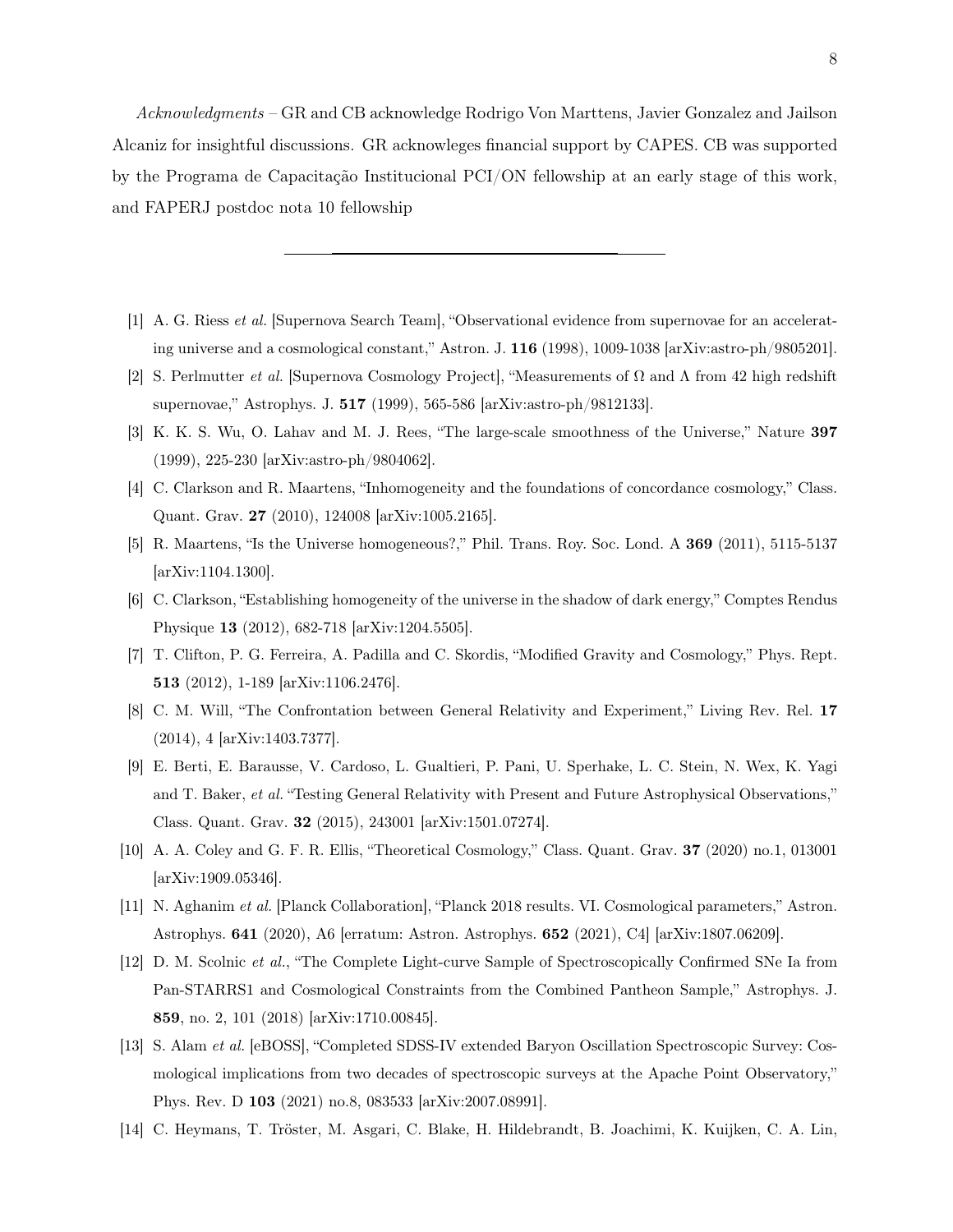A. G. Sánchez and J. L. van den Busch, et al. "KiDS-1000 Cosmology: Multi-probe weak gravitational lensing and spectroscopic galaxy clustering constraints," Astron. Astrophys. 646 (2021), A140 [arXiv:2007.15632].

- [15] T. M. C. Abbott et al. [DES], "Dark Energy Survey Year 3 Results: Cosmological Constraints from Galaxy Clustering and Weak Lensing," Phys. Rev. D 105 (2022) no.2, 023520 [arXiv:2105.13549].
- <span id="page-8-0"></span>[16] L. F. Secco et al. [DES], "Dark Energy Survey Year 3 Results: Cosmology from Cosmic Shear and Robustness to Modeling Uncertainty," Phys. Rev. D 105 (2022) no.2, 023515[arXiv:2105.13544].
- <span id="page-8-1"></span>[17] E. Di Valentino, O. Mena, S. Pan, L. Visinelli, W. Yang, A. Melchiorri, D. F. Mota, A. G. Riess and J. Silk, "In the realm of the Hubble tension—a review of solutions," Class. Quant. Grav. 38 (2021) no.15, 153001 [arXiv:2103.01183].
- [18] P. Shah, P. Lemos and O. Lahav, "A buyer's guide to the Hubble Constant," Astron. Astrophys. Rev. 29 (2021) no.1, 9 [arXiv:2109.01161].
- <span id="page-8-2"></span>[19] A. G. Riess, W. Yuan, L. M. Macri, D. Scolnic, D. Brout, S. Casertano, D. O. Jones, Y. Murakami, L. Breuval and T. G. Brink, et al. "A Comprehensive Measurement of the Local Value of the Hubble Constant with 1 km/s/Mpc Uncertainty from the Hubble Space Telescope and the SH0ES Team," [arXiv:2112.04510].
- <span id="page-8-4"></span><span id="page-8-3"></span>[20] L. Perivolaropoulos and F. Skara, "Challenges for ΛCDM: An update," [arXiv:2105.05208].
- [21] P. A. M. Dirac, "The Cosmological constants," Nature 139 (1937), 323
- [22] J. P. Uzan, "The Fundamental Constants and Their Variation: Observational Status and Theoretical Motivations," Rev. Mod. Phys. 75 (2003), 403 [arXiv:hep-ph/0205340].
- [23] J. P. Uzan, "Varying Constants, Gravitation and Cosmology," Living Rev. Rel. 14 (2011), 2 [arXiv:1009.5514].
- <span id="page-8-5"></span>[24] C. J. A. P. Martins, "The status of varying constants: a review of the physics, searches and implications," [arXiv:1709.02923].
- <span id="page-8-6"></span>[25] J. W. Moffat, "Superluminary universe: A Possible solution to the initial value problem in cosmology," Int. J. Mod. Phys. D 2 (1993), 351-366 [arXiv:gr-qc/9211020].
- [26] J. D. Barrow, "Cosmologies with varying light speed," [arXiv:astro-ph/9811022].
- [27] A. Albrecht and J. Magueijo, Phys. Rev. D 59 (1999), 043516 [arXiv:astro-ph/9811018].
- [28] J. D. Barrow and J. Magueijo, "Solutions to the quasi-flatness and quasilambda problems," Phys. Lett. B 447 (1999), 246 [arXiv:astro-ph/9811073].
- [29] M. A. Clayton and J. W. Moffat, "Dynamical mechanism for varying light velocity as a solution to cosmological problems," Phys. Lett. B 460 (1999), 263-270 [arXiv:astro-ph/9812481].
- [30] J. D. Barrow and J. Magueijo, "Solving the flatness and quasiflatness problems in Brans-Dicke cosmologies with a varying light speed," Class. Quant. Grav. 16 (1999), 1435-1454 [arXiv:astro-ph/9901049].
- [31] P. P. Avelino and C. J. A. P. Martins, "Does a varying speed of light solve the cosmological problems?," Phys. Lett. B 459 (1999), 468-472 [arXiv:astro-ph/9906117].
- [32] M. A. Clayton and J. W. Moffat, "Scalar tensor gravity theory for dynamical light velocity," Phys.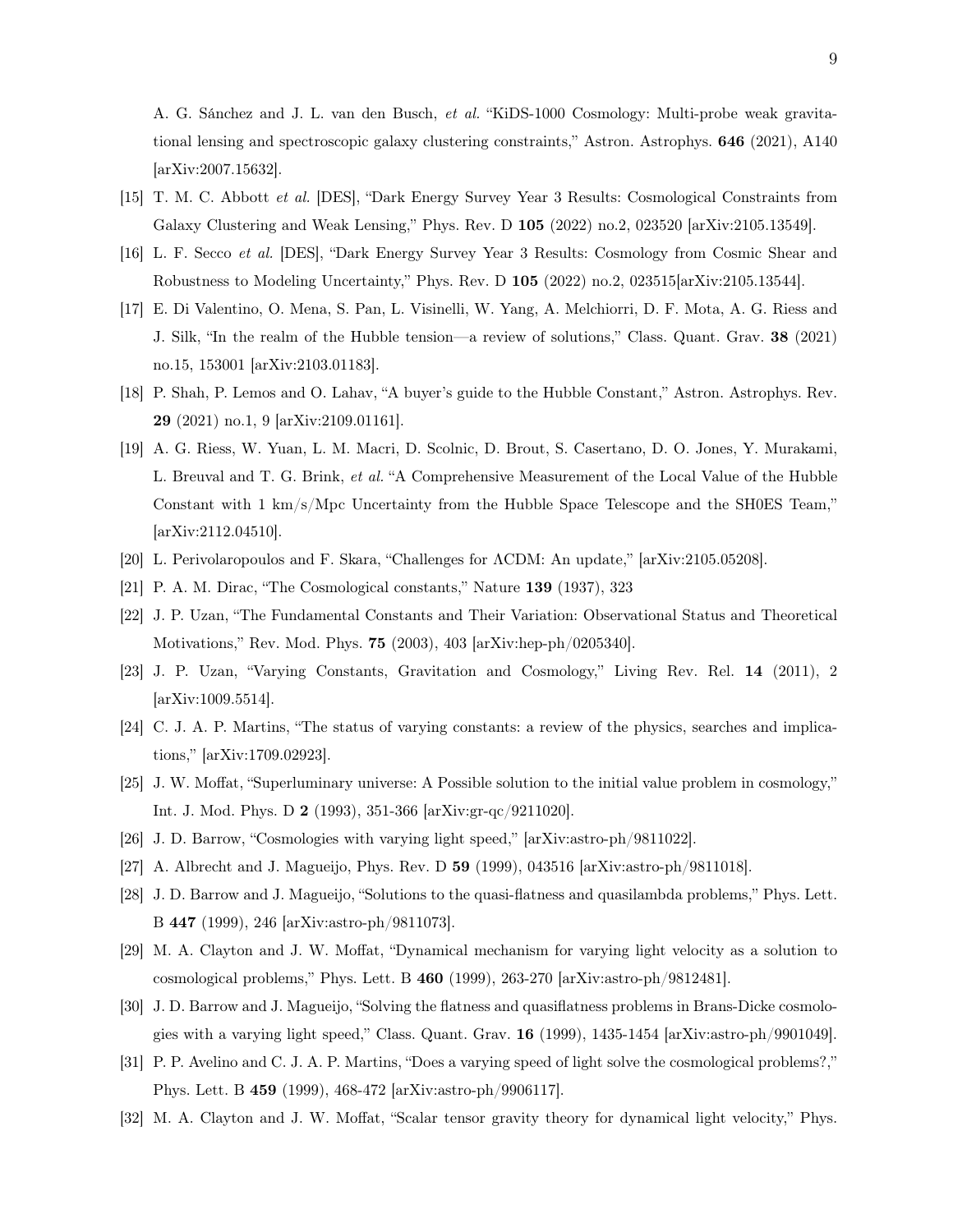Lett. B 477 (2000), 269-275 doi:10.1016/S0370-2693(00)00192-1 [arXiv:gr-qc/9910112].

- [33] B. A. Bassett, S. Liberati, C. Molina-Paris and M. Visser, "Geometrodynamics of variable speed of light cosmologies," Phys. Rev. D 62 (2000), 103518 [arXiv:astro-ph/0001441].
- [34] J. Magueijo, "Covariant and locally Lorentz invariant varying speed of light theories," Phys. Rev. D 62 (2000), 103521 [arXiv:gr-qc/0007036].
- [35] M. A. Clayton and J. W. Moffat, "Vector field mediated models of dynamical light velocity," Int. J. Mod. Phys. D 11 (2002), 187-206 [arXiv:gr-qc/0003070].
- [36] J. Magueijo, "New varying speed of light theories," Rept. Prog. Phys. 66 (2003), 2025 [arXiv:astroph/0305457].
- [37] G. F. R. Ellis and J. P. Uzan, "'c' is the speed of light, isn't it?," Am. J. Phys. 73 (2005), 240-247 doi:10.1119/1.1819929 [arXiv:gr-qc/0305099].
- [38] G. F. R. Ellis, "Note on Varying Speed of Light Cosmologies," Gen. Rel. Grav. 39 (2007), 511-520 [arXiv:astro-ph/0703751].
- [39] J. Magueijo and J. W. Moffat, "Comments on 'Note on varying speed of light theories'," Gen. Rel. Grav. 40 (2008), 1797-1806 [arXiv:0705.4507].
- [40] C. N. Cruz and A. C. A. d. Faria, "Variation of the speed of light with temperature of the expanding universe," Phys. Rev. D 86 (2012), 027703 [arXiv:1205.2298].
- [41] J. W. Moffat, "Variable Speed of Light Cosmology, Primordial Fluctuations and Gravitational Waves," Eur. Phys. J. C 76 (2016) no.3, 130 [arXiv:1404.5567].
- [42] G. Franzmann, "Varying fundamental constants: a full covariant approach and cosmological applications," [arXiv:1704.07368].
- [43] C. N. Cruz and F. A. da Silva, "Variation of the speed of light and a minimum speed in the scenario of an inflationary universe with accelerated expansion," Phys. Dark Univ. 22 (2018), 127-136 [arXiv:2009.05397].
- [44] R. Costa, R. R. Cuzinatto, E. M. G. Ferreira and G. Franzmann, "Covariant c-flation: a variational approach," Int. J. Mod. Phys. D 28 (2019) no.09, 1950119 [arXiv:1705.03461].
- [45] R. P. Gupta, "Cosmology with relativistically varying physical constants," Mon. Not. Roy. Astron. Soc. 498 (2020) no.3, 4481-4491 [arXiv:2009.08878].
- [46] S. Lee, "The minimally extended Varying Speed of Light (meVSL)," JCAP 08 (2021), 054 [arXiv:2011.09274].
- [47] S. Lee, "Constraints on the time variation of the speed of light using Pantheon dataset," [arXiv:2101.09862].
- [48] S. Lee, "Constraints on the time variation of the speed of light using Strong lensing," [arXiv:2104.09690].
- <span id="page-9-1"></span>[49] S. Lee, "Cosmic distance duality as a probe of minimally extended varying speed of light," [arXiv:2108.06043].
- <span id="page-9-0"></span>[50] S. Lee, "Determination of varying speed of light from Black hole," [arXiv:2110.08809].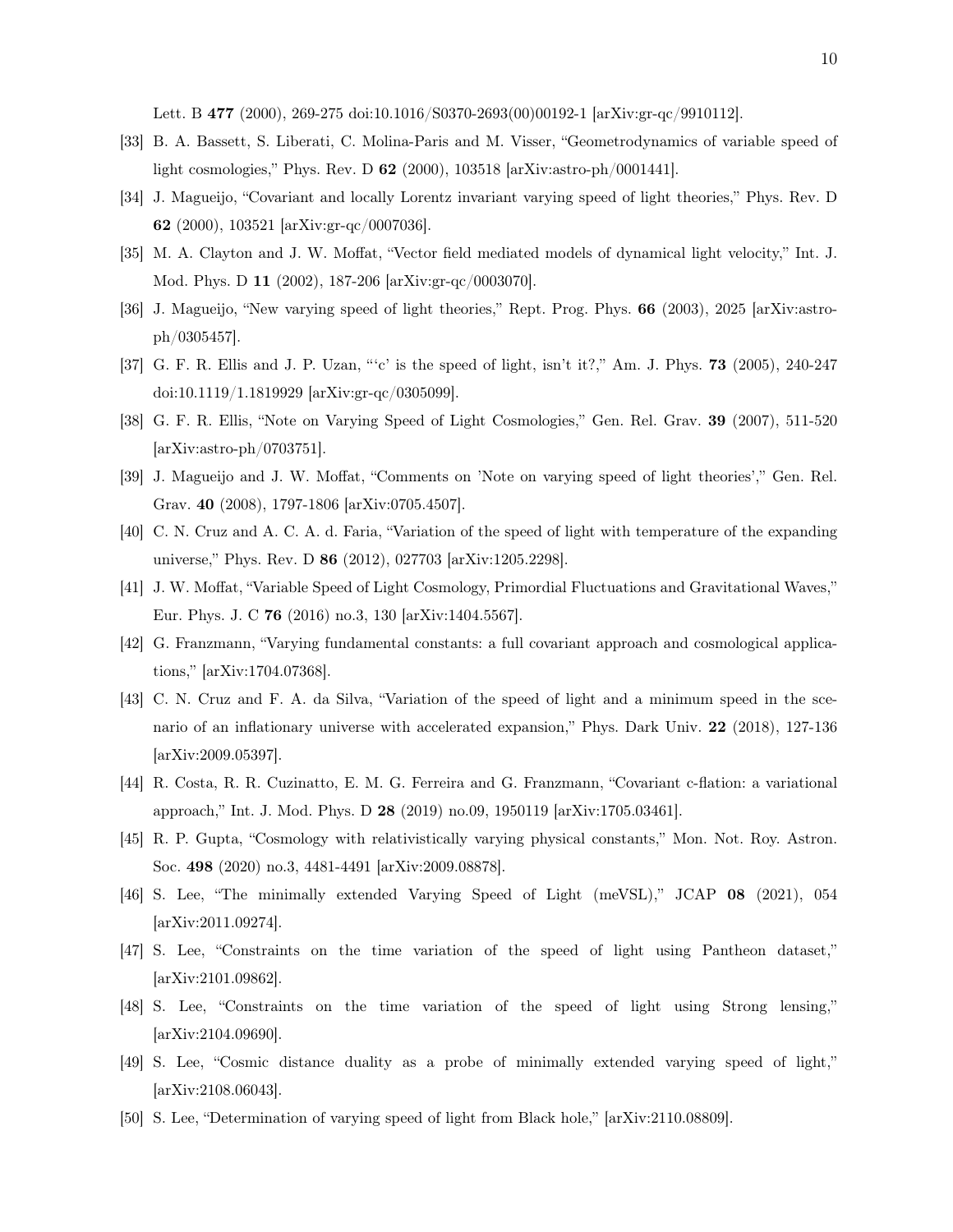- <span id="page-10-0"></span>[51] A. Balcerzak and M. P. Dabrowski, "Redshift drift in varying speed of light cosmology," Phys. Lett. B 728 (2014), 15-18 [arXiv:1310.7231].
- [52] P. Zhang and X. Meng, "SNe data analysis in variable speed of light cosmologies without cosmological constant," Mod. Phys. Lett. A 29 (2014), 1450103 [arXiv:1404.7693].
- [53] A. Balcerzak and M. P. Dabrowski, "A statefinder luminosity distance formula in varying speed of light cosmology," JCAP 06 (2014), 035 [arXiv:1406.0150].
- [54] J. Z. Qi, M. J. Zhang and W. B. Liu, "Observational constraint on the varying speed of light theory," Phys. Rev. D 90 (2014) no.6, 063526 [arXiv:1407.1265].
- <span id="page-10-1"></span>[55] V. Salzano, M. P. Dabrowski and R. Lazkoz, "Measuring the speed of light with Baryon Acoustic Oscillations," Phys. Rev. Lett. 114 (2015) no.10, 101304 [arXiv:1412.5653].
- <span id="page-10-2"></span>[56] V. Salzano, M. P. Dąbrowski and R. Lazkoz, "Probing the constancy of the speed of light with future galaxy survey: The case of SKA and Euclid," Phys. Rev. D 93 (2016) no.6, 063521 [arXiv:1511.04732].
- [57] R. G. Cai, Z. K. Guo and T. Yang, "Dodging the cosmic curvature to probe the constancy of the speed of light," JCAP 08 (2016), 016 [arXiv:1601.05497].
- [58] A. Balcerzak, M. P. Dabrowski and V. Salzano, "Modelling spatial variations of the speed of light," Annalen Phys. 529 (2017) no.9, 1600409 [arXiv:1604.07655].
- <span id="page-10-4"></span>[59] S. Cao, M. Biesiada, J. Jackson, X. Zheng, Y. Zhao and Z. H. Zhu, "Measuring the speed of light with ultra-compact radio quasars," JCAP 02 (2017), 012 [arXiv:1609.08748].
- <span id="page-10-3"></span>[60] V. Salzano and M. P. Dabrowski, "Statistical hierarchy of varying speed of light cosmologies," Astrophys. J. 851 (2017) no.2, 97 [arXiv:1612.06367].
- [61] V. Salzano, "How to Reconstruct a Varying Speed of Light Signal from Baryon Acoustic Oscillations Surveys," Universe 3 (2017) no.2, 35
- [62] R. Guedes Lang, H. Martínez-Huerta and V. de Souza, "Limits on the Lorentz Invariance Violation from UHECR astrophysics," Astrophys. J. 853 (2018) no.1, 23 [arXiv:1701.04865].
- [63] X. B. Zou, H. K. Deng, Z. Y. Yin and H. Wei, "Model-Independent Constraints on Lorentz Invariance Violation via the Cosmographic Approach," Phys. Lett. B 776 (2018), 284-294 [arXiv:1707.06367].
- [64] H. Martínez-Huerta [HAWC], "Potential constrains on Lorentz invariance violation from the HAWC TeV gamma-rays," PoS ICRC2017 (2018), 868 [arXiv:1708.03384].
- [65] S. Cao, J. Qi, M. Biesiada, X. Zheng, T. Xu and Z. H. Zhu, "Testing the Speed of Light over Cosmological Distances: The Combination of Strongly Lensed and Unlensed Type Ia Supernovae," Astrophys. J. 867 (2018) no.1, 50 [arXiv:1810.01287].
- [66] R. G. Lang, H. Martínez-Huerta and V. de Souza, "Improved limits on Lorentz invariance violation from astrophysical gamma-ray sources," Phys. Rev. D 99 (2019) no.4, 043015 [arXiv:1810.13215].
- [67] D. Wang, H. Zhang, J. Zheng, Y. Wang and G. B. Zhao, "A model independent constraint on the temporal evolution of the speed of light," [arXiv:1904.04041].
- [68] A. Albert et al. [HAWC], "Constraints on Lorentz Invariance Violation from HAWC Observations of Gamma Rays above 100 TeV," Phys. Rev. Lett. 124 (2020) no.13, 131101 [arXiv:1911.08070].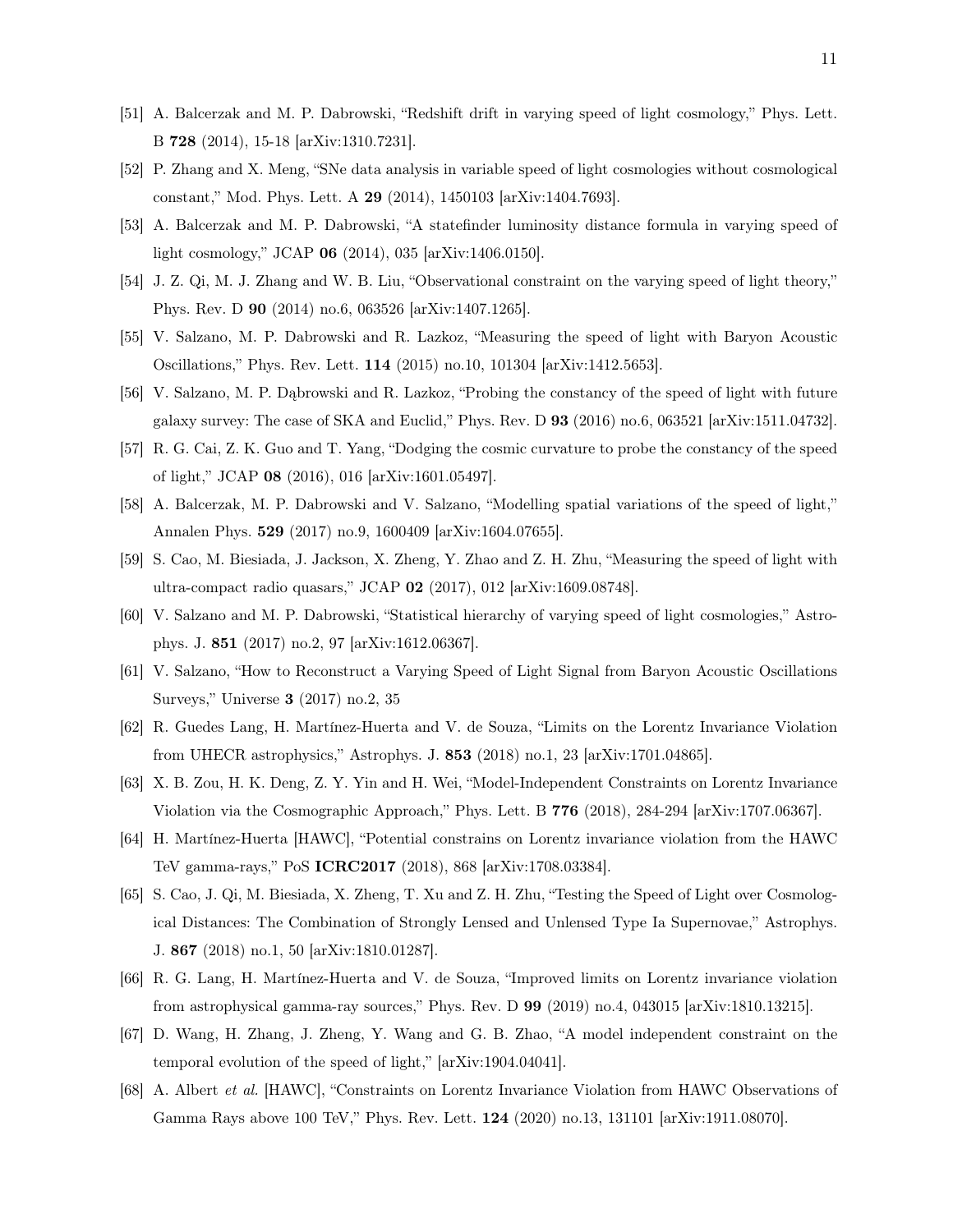- [69] Y. Pan, J. Qi, S. Cao, T. Liu, Y. Liu, S. Geng, Y. Lian and Z. H. Zhu, "Model-independent constraints on Lorentz invariance violation: implication from updated Gamma-ray burst observations," Astrophys. J. 890 (2020), 169 [arXiv:2001.08451].
- [70] H. Nguyen, "Analyzing Pantheon SNeIa data in the context of Barrow's variable speed of light," [arXiv:2010.10292].
- [71] R. P. Gupta, "Testing the Speed of Light Variation with Strong Gravitational Lensing of SNe 1a," Res. Notes AAS 5 (2021) no.7, 176
- [72] R. Agrawal, H. Singirikonda and S. Desai, "Search for Lorentz Invariance Violation from stacked Gamma-Ray Burst spectral lag data," JCAP 05 (2021), 029 [arXiv:2102.11248].
- <span id="page-11-0"></span>[73] I. E. C. R. Mendonça, K. Bora, R. F. L. Holanda, S. Desai and S. H. Pereira, "A search for the variation of speed of light using galaxy cluster gas mass fraction measurements," JCAP 11 (2021), 034 [arXiv:2109.14512].
- <span id="page-11-2"></span><span id="page-11-1"></span>[74] D. W. Hogg, "Distance measures in cosmology," [arXiv:astro-ph/9905116].
- [75] S. Weinberg, "Gravitation and Cosmology: Principles and Applications of the General Theory of Relativity,"
- <span id="page-11-3"></span>[76] E. Di Valentino, A. Melchiorri and J. Silk, "Planck evidence for a closed Universe and a possible crisis for cosmology," Nature Astron. 4 (2019) no.2, 196-203 [arXiv:1911.02087].
- <span id="page-11-4"></span>[77] W. Handley, "Curvature tension: evidence for a closed universe," Phys. Rev. D 103 (2021) no.4, L041301 [arXiv:1908.09139].
- <span id="page-11-5"></span>[78] J. Magana, M. H. Amante, M. A. Garcia-Aspeitia and V. Motta, "The Cardassian expansion revisited: constraints from updated Hubble parameter measurements and type Ia supernova data," Mon. Not. Roy. Astron. Soc. 476 (2018) no.1, 1036-1049 [arXiv:1706.09848].
- <span id="page-11-6"></span>[79] M. Moresco, L. Amati, L. Amendola, S. Birrer, J. P. Blakeslee, M. Cantiello, A. Cimatti, J. Darling, M. Della Valle and M. Fishbach, et al. "Unveiling the Universe with Emerging Cosmological Probes," [arXiv:2201.07241].
- <span id="page-11-7"></span>[80] B. A. Bassett and M. Kunz, "Cosmic distance-duality as a probe of exotic physics and acceleration," Phys. Rev. D 69 (2004), 101305 [arXiv:astro-ph/0312443].
- [81] R. F. L. Holanda, J. A. S. Lima and M. B. Ribeiro, "Testing the Distance-Duality Relation with Galaxy Clusters and Type Ia Supernovae," Astrophys. J. Lett. 722 (2010), L233-L237 [arXiv:1005.4458].
- [82] R. F. L. Holanda, R. S. Gonçalves and J. S. Alcaniz, "A test for cosmic distance duality," JCAP 06 (2012), 022 [arXiv:1201.2378].
- [83] S. Santos-da-Costa, V. C. Busti and R. F. L. Holanda, "Two new tests to the distance duality relation with galaxy clusters," JCAP 10 (2015), 061 [arXiv:1506.00145].
- [84] R. F. L. Holanda, V. C. Busti and J. S. Alcaniz, "Probing the cosmic distance duality with strong gravitational lensing and supernovae Ia data," JCAP 02 (2016), 054 [arXiv:1512.02486].
- [85] R. S. Gonçalves, S. Landau, J. S. Alcaniz and R. F. L. Holanda, "Variation in the fine-structure constant and the distance-duality relation," JCAP 06 (2020), 036 [arXiv:1907.02118].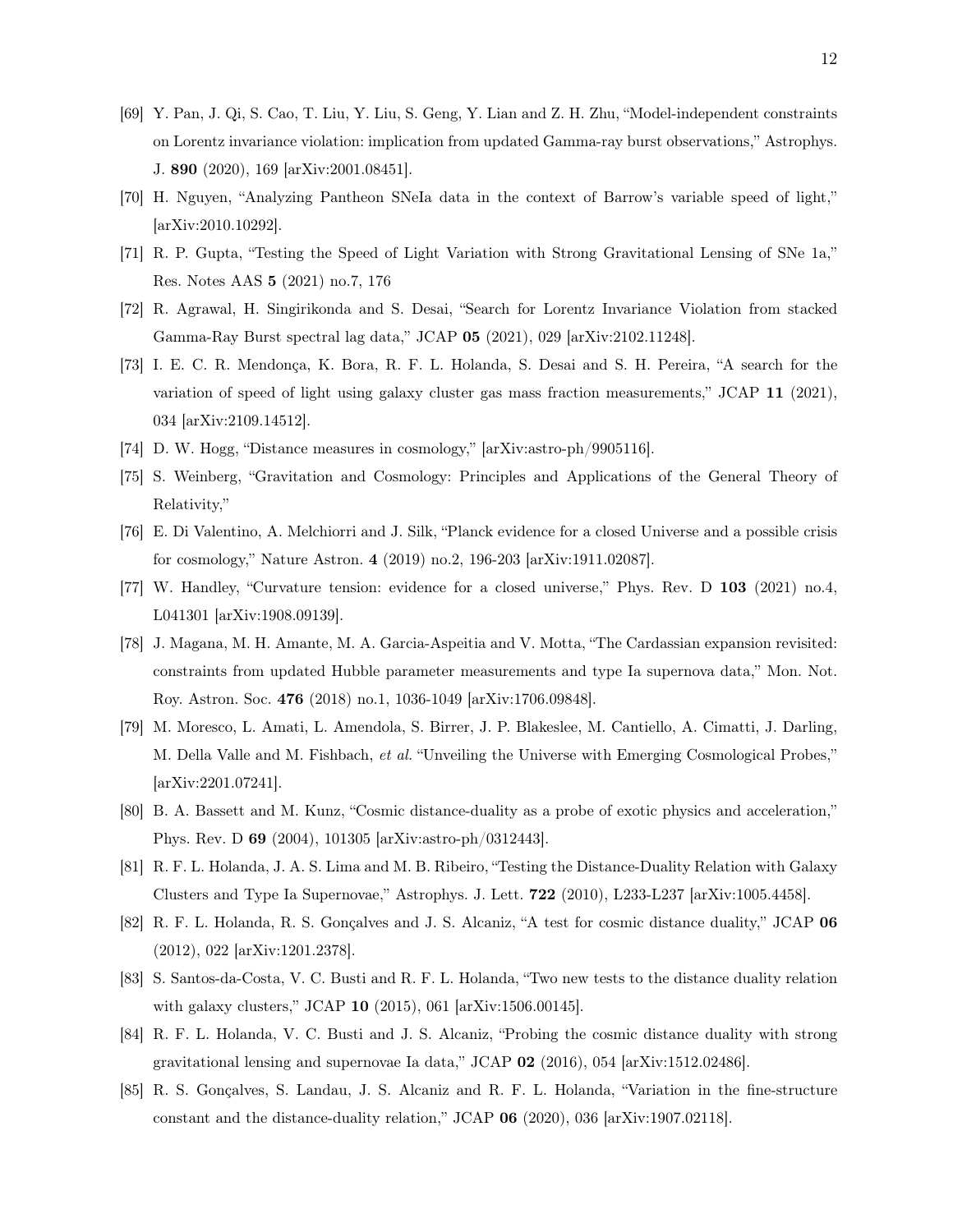- [86] P. Mukherjee and A. Mukherjee, "Assessment of the cosmic distance duality relation using Gaussian process," Mon. Not. Roy. Astron. Soc. 504 (2021) no.3, 3938-3946 [arXiv:2104.06066].
- [87] K. Bora and S. Desai, "A test of cosmic distance duality relation using SPT-SZ galaxy clusters, Type Ia supernovae, and cosmic chronometers," JCAP 06 (2021), 052 [arXiv:2104.00974].
- <span id="page-12-0"></span>[88] R. F. L. Holanda, F. S. Lima, A. Rana and D. Jain, "Strong lensing systems and galaxy cluster observations as probe to the cosmic distance duality relation," Eur. Phys. J. C 82 (2022) no.2, 115 [arXiv:2104.01614].
- <span id="page-12-1"></span>[89] M. Seikel, C. Clarkson and M. Smith, "Reconstruction of dark energy and expansion dynamics using Gaussian processes," JCAP 1206, 036 (2012) [arXiv:1204.2832]. GaPP is available at <https://github.com/astrobengaly/GaPP>
- <span id="page-12-2"></span>[90] A. Shafieloo, A. G. Kim and E. V. Linder, "Gaussian Process Cosmography," Phys. Rev. D 85, 123530 (2012) [arXiv:1204.2272].
- <span id="page-12-3"></span>[91] S. Yahya, M. Seikel, C. Clarkson, R. Maartens and M. Smith, "Null tests of the cosmological constant using supernovae," Phys. Rev. D 89, 023503 (2014) [arXiv:1308.4099].
- [92] D. Sapone, E. Majerotto and S. Nesseris, "Curvature versus distances: Testing the FLRW cosmology," Phys. Rev. D 90, no. 2, 023012 (2014) [arXiv:1402.2236].
- [93] V. C. Busti, C. Clarkson and M. Seikel, "Evidence for a Lower Value for  $H_0$  from Cosmic Chronometers Data?," Mon. Not. Roy. Astron. Soc. 441, 11 (2014) [arXiv:1402.5429].
- [94] J. E. Gonzalez, J. S. Alcaniz and J. C. Carvalho, "Non-parametric reconstruction of cosmological matter perturbations," JCAP 1604, 016 (2016) [arXiv:1602.01015].
- [95] V. Marra and D. Sapone, "Null tests of the standard model using the linear model formalism," Phys. Rev. D 97, no. 8, 083510 (2018) [arXiv:1712.09676].
- [96] A. Gómez-Valent and L. Amendola, " $H_0$  from cosmic chronometers and Type Ia supernovae, with Gaussian Processes and the novel Weighted Polynomial Regression method," JCAP 04 (2018), 051 [arXiv:1802.01505].
- [97] A. Gómez-Valent, "Quantifying the evidence for the current speed-up of the Universe with low and intermediate-redshift data. A more model-independent approach," JCAP 1905, 026 (2019) [arXiv:1810.02278].
- [98] D. Benisty, "Quantifying the  $\sigma_8$  tension with model independent approach," Phys. Dark Univ. 31 (2021), 100766 [arXiv:2005.03751].
- [99] C. A. P. Bengaly, C. Clarkson, M. Kunz and R. Maartens, "Null tests of the concordance model in the era of Euclid and the SKA," Phys. Dark Univ. 33 (2021), 100856 [arXiv:2007.04879].
- [100] P. Mukherjee and N. Banerjee, "Non-parametric reconstruction of the cosmological jerk parameter," Eur. Phys. J. C 81 (2021) no.1, 36 [arXiv:2007.10124].
- [101] P. Mukherjee and N. Banerjee, "Revisiting a non-parametric reconstruction of the deceleration parameter from observational data," [arXiv:2007.15941].
- [102] A. Bonilla, S. Kumar and R. C. Nunes, "Measurements of  $H_0$  and reconstruction of the dark en-